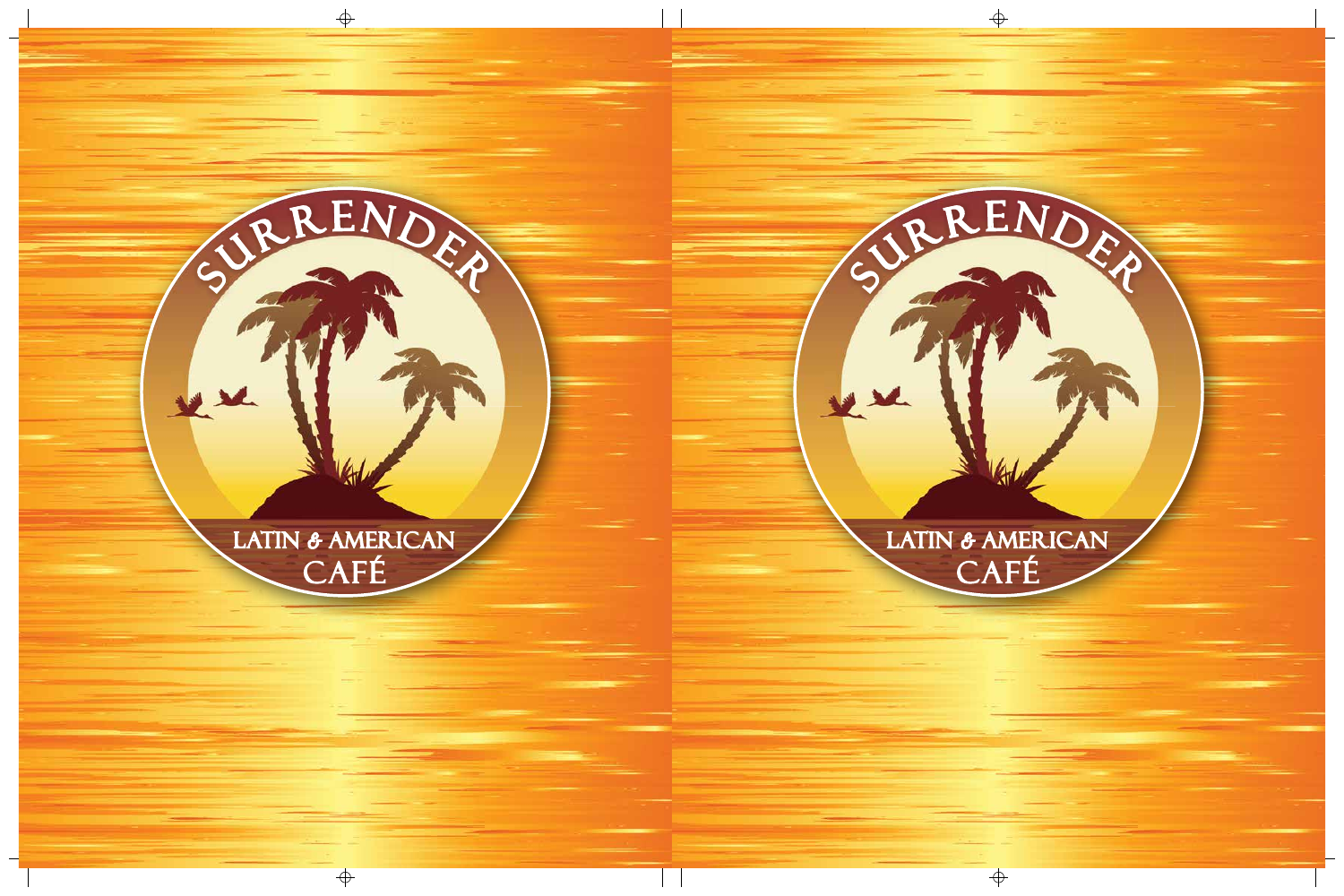### *For Starters*

*Sorullitos* six fried semi-sweet cornmeal sticks *7.95* 

*Mofonguito* fried green plantain balls mashed with garlic 7.95 V Add chicken or pork 4.50

*Empanadas* three filled with beef, chicken, or cheese 7.95  $\vee$ 

*Alcapurrias de Yuca* three cassava fritters filled with beef *7.95*

#### *Homemade Guacamole and Chips 8.95*

*Isleñito* grilled chicken with onions served with fried green plantains *8.95*

*Caribbean Shrimp* sautéed with onions, parsley, and tomatoes served with fried green plantains *11.95*

*Spicy Piko* homemade medium-spicy pico de gallo, diced tomatoes, fresh cilantro, and red onions served with fresh corn chips *8.95* 

*Jibarito Sliders* three fried green plantain mini-sandwiches made with skirt steak, lettuce, tomato, and our homemade spicy mayo sauce *18.95* 

*Banana Boat* sweet plantains topped with beef, chicken or pork and sprinkled with mozzarella cheese *9.95 Avocado Salad Snack* delicious avocado salad made with tomatoes, cilantro, and red onions, served with sliced toasted Italian bread, and sprinkled with olive oil *11.95* 

> *360° Platter* sampler of your favorites, alcapurrias, mini-canoas beef, sorullitos, and your choice of two empanadas *15.95*

*Nachos Superb* freshly made corn chips, with your choice of beef, chicken, pork, or veggies, topped with beans, pico de gallo, mild spicy queso sauce, sour cream and guacamole *12.95* 

### *Antojitos*

*Empanadas* beef, chicken, or cheese *2.75ea • Soup of the Day 6.95 • Sorullitos 1.50ea Alcapurrias de Yuca 2.75ea • Avocado Salad* 8oz *6.95 • Corn Chips 2.95 Gaspacho* cod fish with avocado, diced tomato, and fresh cilantro *8oz 7.95 Mini Canoa* beef, chicken, or pork *3.50ea • Single Taco Loco* chicken, beef, or pork *3.95ea Side Salad* green leaf lettuce, tomato, red onions and shredded cheese *5.95 Dressings: Homemade Cilantro Cream, Red-Wine Vinaigrette, Sweet Balsamic, Ranch, Caesar, Creamy Italian, Olive Oil & Vinegar*

### *Sides*

*White Rice • Arroz con Gandules* (Spanish Rice) • Red or Black Beans • Tostones (Fried green plantains) *Maduros* (Fried sweet plantains) *• French Fries • Steamed Vegetables • Yuca Al'Ajillo* (in garlic sauce) *Italian Bread • Chargrilled Veggies • Plantain Chips • Avocado 3.25sm / 5.25med / 9.25lg*

### *Meat Sides*

*Pollo a la Parrilla, Pollo Empanado, Ground Beef, Pernil, Pollo Guisado, or Shredded Chicken 5.95sm / 9.25med / 15.25lg Churrasco 10.25sm / 15.25lg • Bistec Encebollado, Carne Guisada, or Pollo Isleño 6.75sm / 9.75med / 16.75lg Shrimp 8.00 - 4pc / 14.00 - 8pc*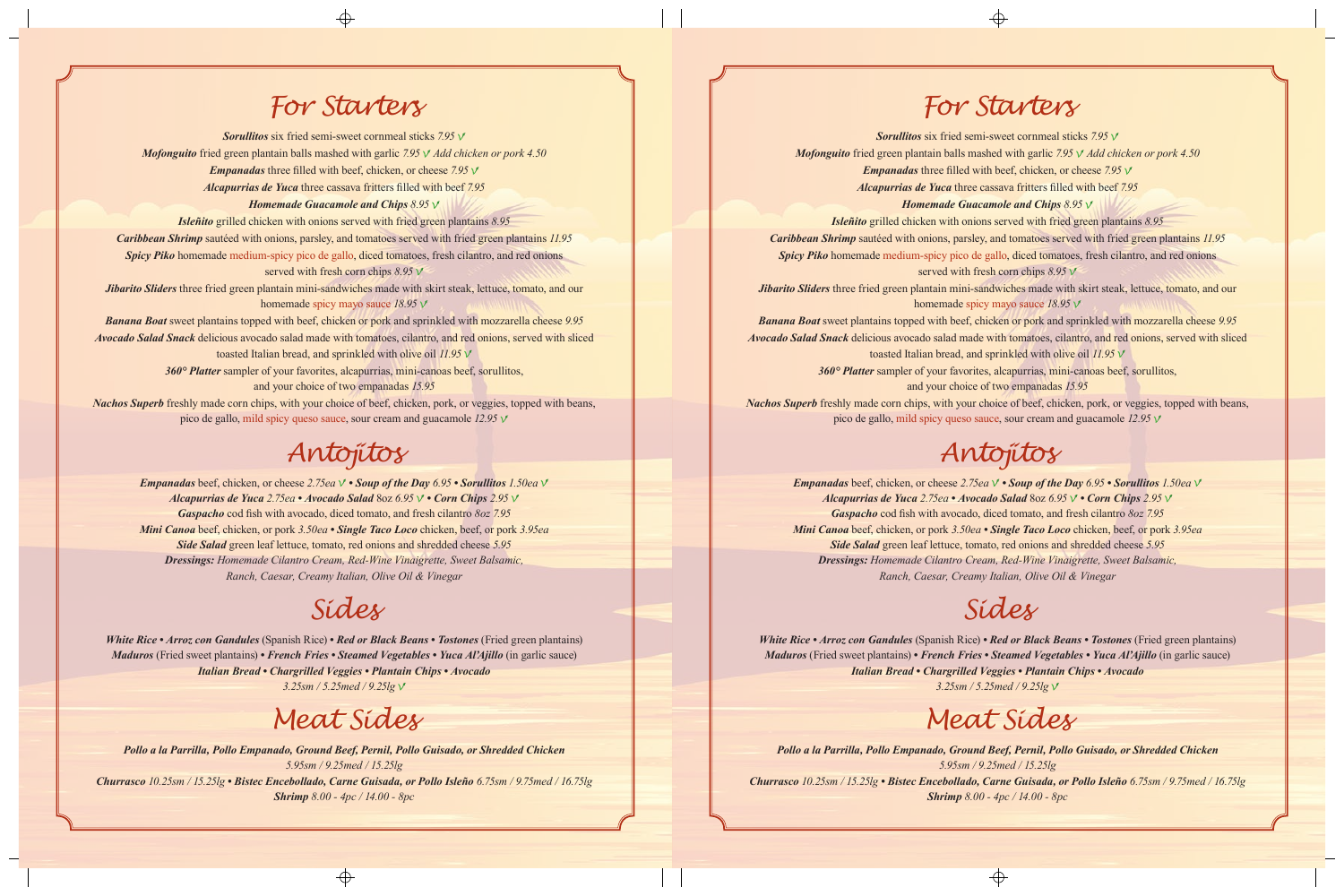## *Hot Sandwiches, Burgers, & Wraps*

### *served with french fries*

*Cuban Sandwich* roast pork, ham, Swiss cheese, mustard and pickles *10.95 Rican-Gyro* grilled chicken breast gyro, with American cheese, mayo sauce, lettuce, tomato and onions *10.95 La Hamburguesa* chargrilled burger, cheese, lettuce, tomato, onions, and mayo on a toasted bun *10.95 Bistec Sandwich* melt in your mouth thin sliced bistec encebollado, with onions, mayo, and topped with Swiss cheese *10.95*

*Chicken Caesar* wrap served with fries *9.95*

*Spicy Cilantro Skirt Steak Wrap grilled skirt steak with delicious caramelized red onions and red peppers,* Swiss cheese, lettuce, tomato, and our homemade spicy cilantro sauce *17.95*

*Spicy Cilantro Chicken Wrap* grilled chicken with delicious caramelized red onions and red peppers, Swiss cheese, lettuce, tomato, and our homemade spicy cilantro sauce *11.95*

### *Americano*

*Grilled Chicken Cutlet* thin cut and charcoal grilled chicken cutlet served with french fries and salad *11.95 Grilled Shrimp* served with french fries and salad *18.95 Skirt Steak Platter* grilled skirt steak served with grilled veggies and salad *18.95 Adult Tenders* served with french fries *9.95*

### *Mexi-Rico*

#### *Skirt steak choice only med-well*

*Burrito Rico* filled with white rice, black beans, guacamole, cheese, & sour cream in a flour tortilla. Choice of chicken, beef, or pork and topped with black beans and pico de gallo *13.95 with grilled chicken add 2.00 with skirt steak-sm add 7.00*

*Crispy Quesadilla* chicken, ground beef, or pork, three cheeses, onions, peppers, and served with Spanish Rice, black beans, spicy pico de gallo and sour cream *14.95 with skirt steak-lg add 9.00*

*Loaded Quesadilla* chicken, three cheeses, onions, peppers, grilled broccoli. Served with spicy pico de gallo and sour cream *12.95*

*Burrito Bowl* white rice, black beans and your choice of chicken, ground beef, or pork topped with guacamole, cheese, sour cream and pico de gallo *13.95 with grilled chicken add 2.00 with skirt steak-sm add 7.00*

*Taco Platter* two crispy or soft tacos, Mexi or American style served with arroz con gandules, black beans and a side of spicy pico de gallo *13.95*

*Mexi Taco* three crispy or soft tacos Mexican style, with your choice of chicken, ground beef, or pork, topped with diced onions, cilantro and a side of spicy pico de gallo *11.95 Add grilled chicken-med 5.50 Add skirt steak-lg 9.00*

*Taco Loco* three crispy or soft tacos American style, with your choice of chicken, ground beef, or pork, with lettuce, cheddar cheese, sour cream and a side of spicy pico de gallo *11.95 Add grilled chicken-med 5.50 Add skirt steak-lg 9.00*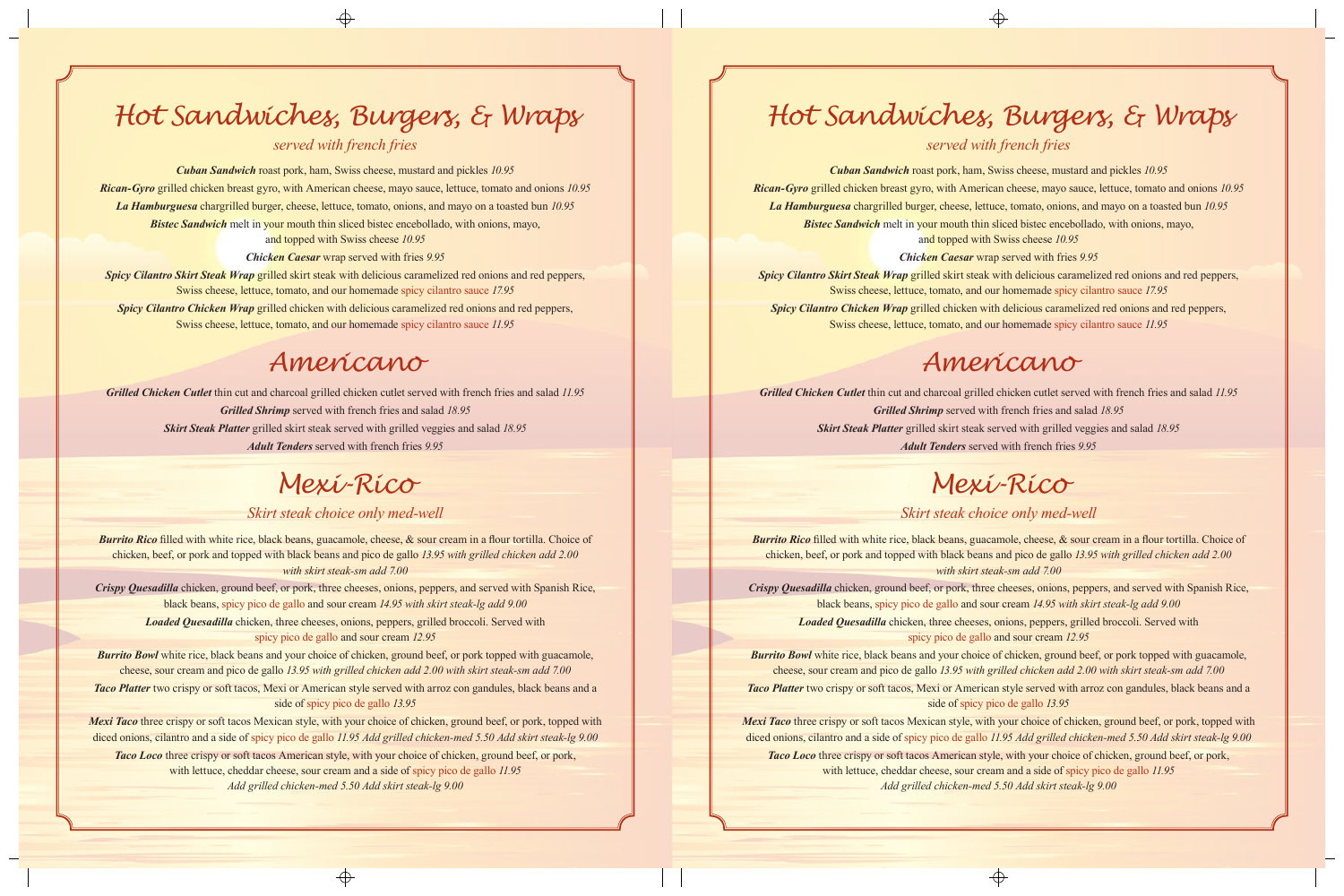### *Criollisimo*

*Pernil Asado* roast pork served with arroz con gandules and green salad *13.95 Carne Guisada* beef stew served with white rice and avocado *14.95 Add beans 2.95 Rican Twist* arroz con gandules served with a shaved lettuce salad and avocado *9.95 Add sm grilled chicken or pork 4.95 Add Churrasco 9.00*

*Bistec Encebollado* Puerto Rican style thin sliced bistec, slow cooked until tender in an onion and garlic stew served with white rice and fried green plantains *13.95 Add beans 2.95*

*Canoas Rellenas* sweet plantain stuffed with ground beef, chicken, or pork and sprinkled with mozzarella cheese. Served with white rice and red beans *14.95*

*Pollo Empanado* fried chicken cutlet, served with white rice, red beans, and sweet plantains *13.95 Pollo A la Parrilla* grilled chicken cutlet, served with white rice, red beans, and sweet plantains *13.95 Shrimp Scampi* served with yellow rice and crunchy fried green plantains *19.95* **Pollo Isleño** grilled chicken with onions, served with fried green plantains and salad 13.95 *Pollo Guisado* chicken stew, served with white rice, and sweet plantains *13.95 Add beans 2.95*

*Churrasco a la Parrilla* grilled skirt steak served with white rice, black beans, and fried green plantains *19.95 Mofongo Relleno* mashed fried green plantain, stuffed with your choice of chicken, bistec encebollado, or pork served with a small salad *15.95 Avocado Salad, Carne Guisada add 3.00 Shrimp or Churrasco add 7.00 Gaspacho Platter* a medley of cod fish, avocado, diced tomato, red onion, fresh cilantro, and olive oil served with white rice and fried green plantains *14.95*

# *Veggie Delight*

*Avocado Salad Mofongo* mashed fried green plantain, stuffed with delicious avocado salad made with tomatoes, cilantro, red onions, and sprinkled with olive oil, served with arroz con gandules *18.95 Grilled Veggie Mofongo* mashed fried green plantain, stuffed with chargrilled broccoli, zucchini, onions & green peppers served with arroz con gandules *15.95 Vegetable Platter* chargrilled veggies, onions and peppers, served with white rice and black beans *12.95 Veggie Burrito Rico* burrito filled with white rice, black beans, chargrilled veggies, guacamole, cheese, sour cream and topped with pico de gallo *13.95 Veggie Burrito Bowl* white rice, black beans, chargrilled veggies, and topped with guacamole, cheese, sour cream and pico de gallo *13.95 Crispy Veggie Quesadilla* three cheeses, chargrilled veggies, onions, and peppers, served with Spanish Rice, black beans, spicy pico de gallo and sour cream *14.95 Mexi Taco Veggie* three crispy or soft tacos Mexican style, chargrilled veggies, topped with diced onions, cilantro and a side of spicy pico de gallo *11.95 Veggie Taco Loco* three crispy or soft tacos, filled with chargrilled veggies, with lettuce, cheddar cheese, sour cream and a side of spicy pico de gallo *11.95 Rican Twist* arroz con gandules served with a shaved lettuce salad and avocado *9.95*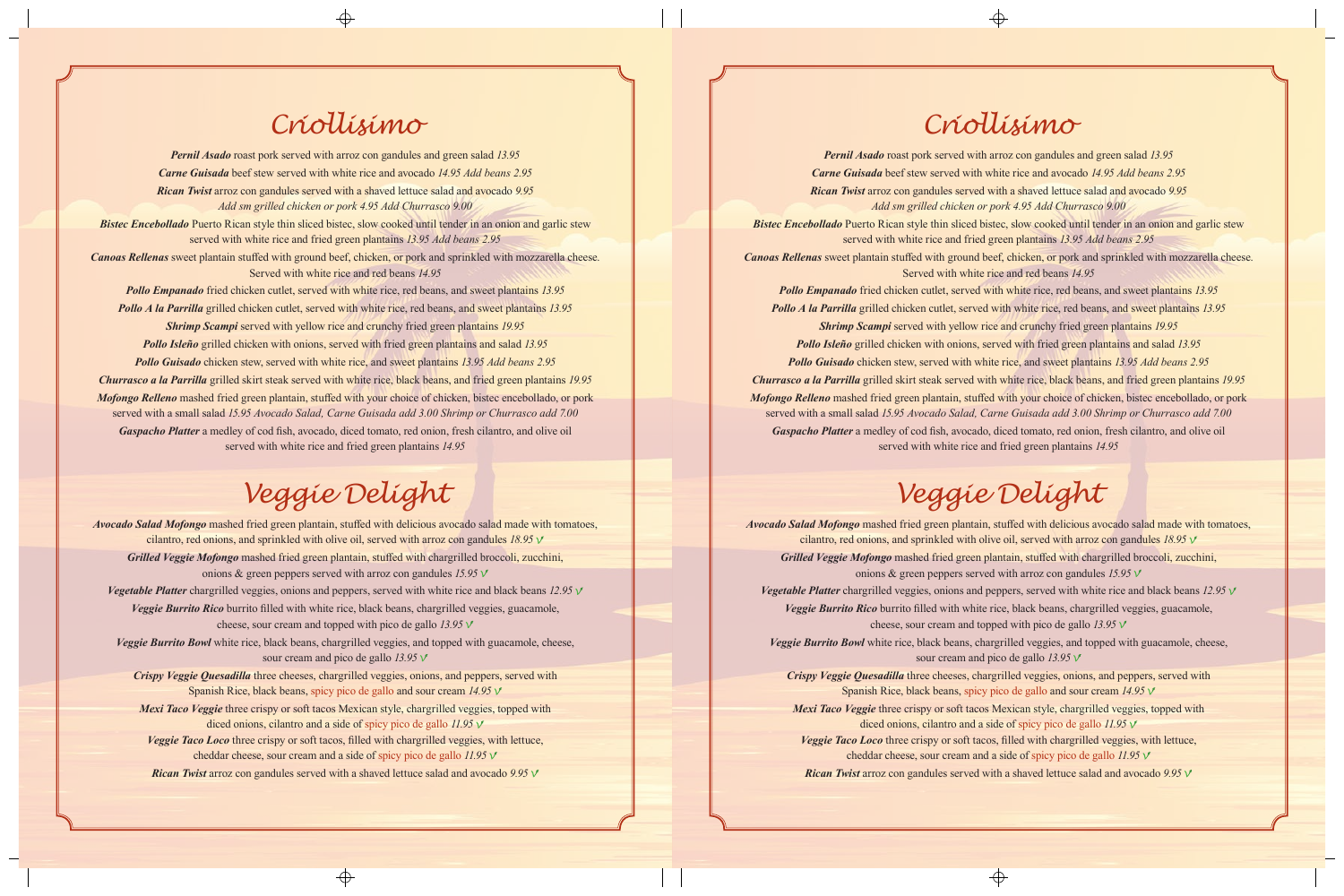## *Salads*

*Dressings: Homemade Cilantro Cream, Red-Wine Vinaigrette, Sweet Balsamic, Ranch, Caesar, Creamy Italian, Olive Oil & Vinegar*

*Chicken Salad* grilled or crunchy, served over a bed of green leaf lettuce, tomatoes, onions and cheese. Dressed with our homemade vinaigrette *11.95*

*Sweet & Spicy Shrimp Salad* spicy grilled shrimp over green leaf lettuce, roasted almonds, drizzled with sweet balsamic dressing *14.95*

> *Todo Salad* green leaf lettuce, tomatoes, carrots, egg, avocado, cheese and corn with our house cilantro-cream dressing *11.95 V Add grilled chicken 4.95*

*Shrimp Scampi Salad* shrimp scampi over green leaf lettuce, tomatoes and cheese *15.95*

*House Salad* green leaf lettuce, onions, cheese and tomatoes with your choice of dressing *9.95* 

*Taco Salad* green leaf lettuce, tomatoes, cheese, onions, and your choice of ground beef, shredded chicken, pork or grilled veggies *10.95 Add avocado 2.95* 

*Rican Twist Salad* shaved iceberg lettuce, tomatoes, red onions, cilantro, and avocado sprinkled with olive oil and lemon 10.95 V Add grilled chicken or pork 4.95 Add sm Churrasco 9.00

### *Kids*

*Kids Tenders* with french fries *5.50 • Hamburger* with french fries *5.95 • Cheese Quesadilla* with sour cream *8.95 Kids Burrito Bowl* (7 or younger) White rice, black beans, and your choice of chicken, ground beef, or pork and topped with cheese *7.95*

*Kids Combo* (7 or younger) Choose your meat, Pernil, Ground Beef, Pollo Guisado, Pollo a la Parilla, Pollo Empanado, or Shredded Chicken. Choose 2 sides, white rice, yellow rice, black beans, red beans, maduros, tostones, salad, grilled veggies, or avocado *8.95 Choose churrasco add 5.00*

### *Desserts*

*Cream Caramel (Flan) 4.95 • Almond Delight-Tres Leches Cake 9.25 Chocolate Dream Cake 6.95 Add vanilla ice cream 1.50 Ice Cream Sundae* vanilla ice cream with your choice of toppings *4.95*

### *Drinks*

*Coffee/Tea 2.95 • Hot Cocoa 2.95sm • Café con Leche 3.75sm / 4.75lg Juices* Passion Fruit, Guanabana, Pineapple, Papaya, Apple, Cranberry-Grape *3.50 / Kids 2.75 Fountain Drinks* Pepsi, Diet Pepsi, Root Beer, Ginger Ale, Sprite, Unsweetened Ice Tea *2.95 / Kids 2.25 Can Soda* Pepsi, Diet Pepsi, Orange, Sprite, Grape *2.25 • Bottled Water 2.00 Bottled Drinks* Coco Rico, Kola Champagne, Ginger Ale, Snapple, Malta *3.25 Homemade Lemonade (one refill) 3.50*

## *Homemade Dressings & Sauces*

*Red Sauce, Chimmi Sauce, Hot Sauce, Mayo-Ketchup, Spicy Mayo Cilantro Cream Dressing, Spicy Cilantro Sauce, Mojo 3oz - 1.50, 8oz - 4.50, 16oz - 8.50 Pico de Gallo, Spicy Pico de Gallo, Guacamole 3oz - 2.75, 8oz - 7.50, 16oz - 12.95*